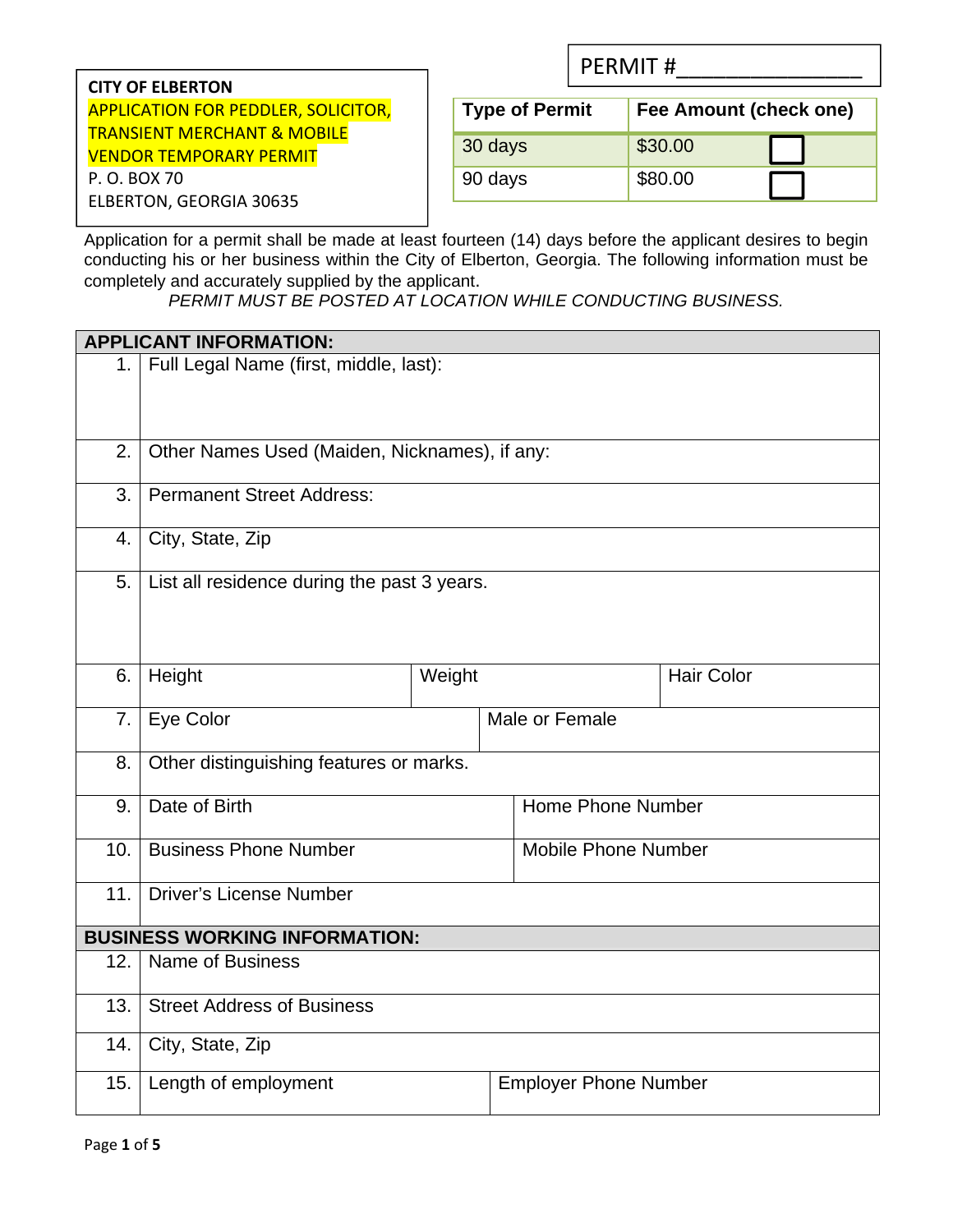|                                                                              | <b>PRODUCT INFORMATION:</b>                                                        |                     |                                     |       |  |  |
|------------------------------------------------------------------------------|------------------------------------------------------------------------------------|---------------------|-------------------------------------|-------|--|--|
| 16.                                                                          | Description of products to be sold:                                                |                     |                                     |       |  |  |
|                                                                              |                                                                                    |                     |                                     |       |  |  |
| 17.                                                                          | Proposed route or location you plan to conduct business (written permission from   |                     |                                     |       |  |  |
|                                                                              | property owner MUST accompany this application):                                   |                     |                                     |       |  |  |
|                                                                              |                                                                                    |                     |                                     |       |  |  |
|                                                                              |                                                                                    |                     |                                     |       |  |  |
| 18.                                                                          | Requested start date:                                                              |                     |                                     |       |  |  |
|                                                                              |                                                                                    |                     |                                     |       |  |  |
| 19.                                                                          | Days of the week you plan to conduct<br>business:                                  |                     | Hours you plan to conduct business: |       |  |  |
|                                                                              |                                                                                    |                     |                                     |       |  |  |
| 20.                                                                          | Phone Number you can be reached while conducting business                          |                     |                                     |       |  |  |
| <b>RECENT BUSINESS HISTORY:</b>                                              |                                                                                    |                     |                                     |       |  |  |
| 21.                                                                          | List the name and address of past 3 employers:                                     |                     |                                     |       |  |  |
|                                                                              | 1.<br>2.                                                                           |                     |                                     |       |  |  |
|                                                                              | 3.                                                                                 |                     |                                     |       |  |  |
| VEHICLE(S) TO BE USED IN THE CITY WHILE CONDUCTING BUSINESS (if applicable): |                                                                                    |                     |                                     |       |  |  |
|                                                                              |                                                                                    |                     |                                     |       |  |  |
| 22.                                                                          | <b>License Plate Number</b>                                                        | Make/Model          |                                     | Color |  |  |
| 23.                                                                          | License Plate Number                                                               | Make/Model<br>Color |                                     |       |  |  |
|                                                                              | <b>CRIMINAL HISTORY:</b>                                                           |                     |                                     |       |  |  |
| 24.                                                                          | Have you ever been convicted of any crime, misdemeanor, violation of any municipal |                     |                                     |       |  |  |
|                                                                              | ordinance, other than traffic violations?                                          |                     |                                     |       |  |  |
| 25.                                                                          | If yes, please list the offense, and the location and date of offense, for which   |                     |                                     |       |  |  |
|                                                                              | convictions were had:                                                              |                     |                                     |       |  |  |
|                                                                              |                                                                                    |                     |                                     |       |  |  |

I hereby certify that all information contained in this application is true and correct and I do hereby give my consent to a background check to be conducted by the City Marshal at his discretion. I have also read and understand the rules and regulations governing this permit.

| Applicant<br>אר |  |  |
|-----------------|--|--|
|-----------------|--|--|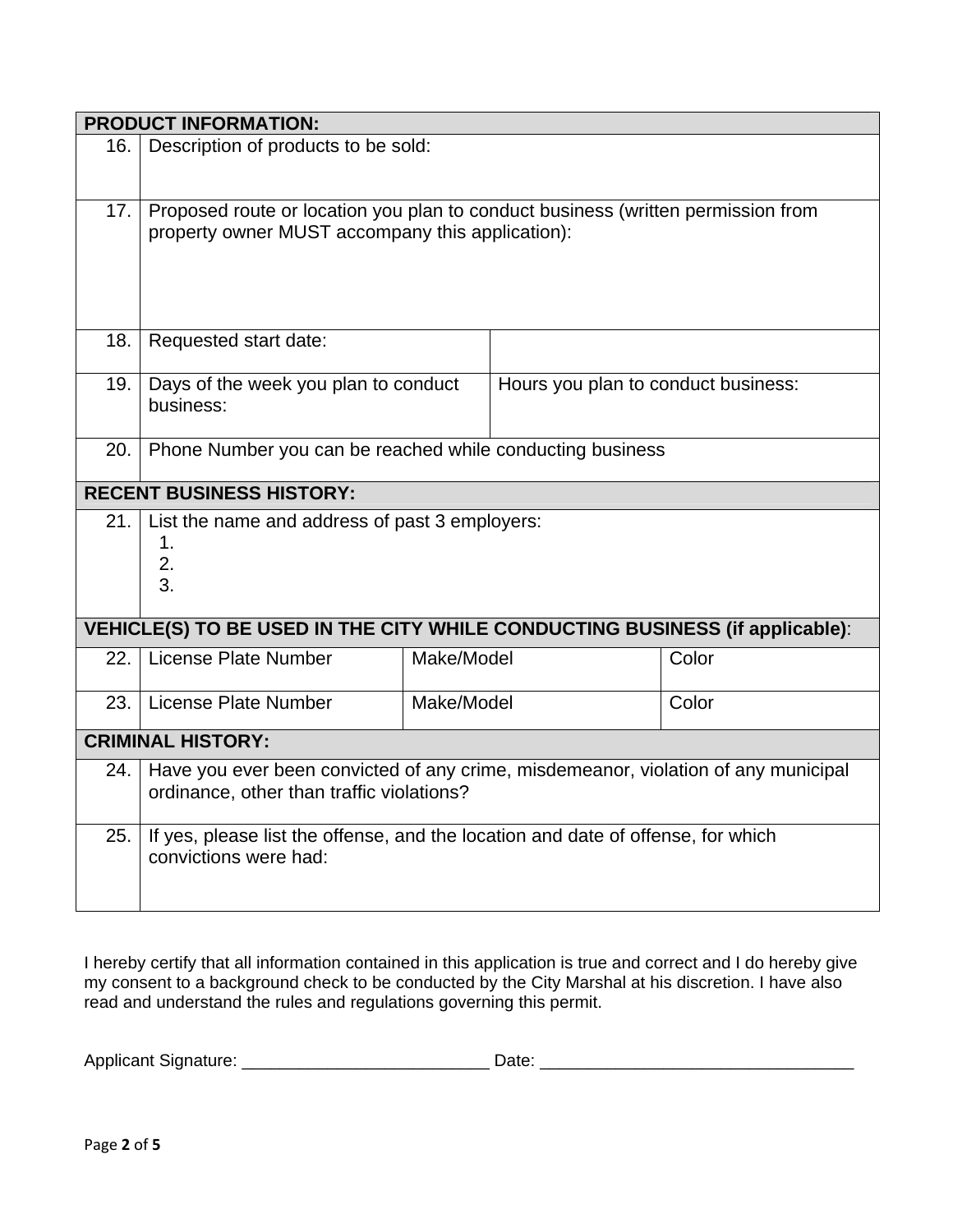## City of Elberton Affidavit Verifying Status for Public Benefit Application

By executing this affidavit under oath, as an applicant for a Peddlers, Solicitors, Transient Merchant & Mobile Vendor Temporary Permit for the City of Elberton, Georgia, I am stating the following with respect to my application.

\_\_\_\_\_\_\_\_\_ I am a United States citizens OR

\_\_\_\_\_\_\_\_\_ I am a legal permanent resident 18 years of ages or older I am an otherwise qualified alien or non-immigrant under the Federal Immigration and Nationality Act 18 years of age or older and lawfully present in the United States.\*

In making the above representation under oath, I understand that any person who knowingly and willfully makes a false, fictitious, or fraudulent statement or representation in an affidavit shall be guilty of violation of Code Section 16-10-20 of the Official Code of Georgia (O.C.G.A.).

Signature of Applicant Date Date Date

Print Name

\*Alien registration number for non-citizens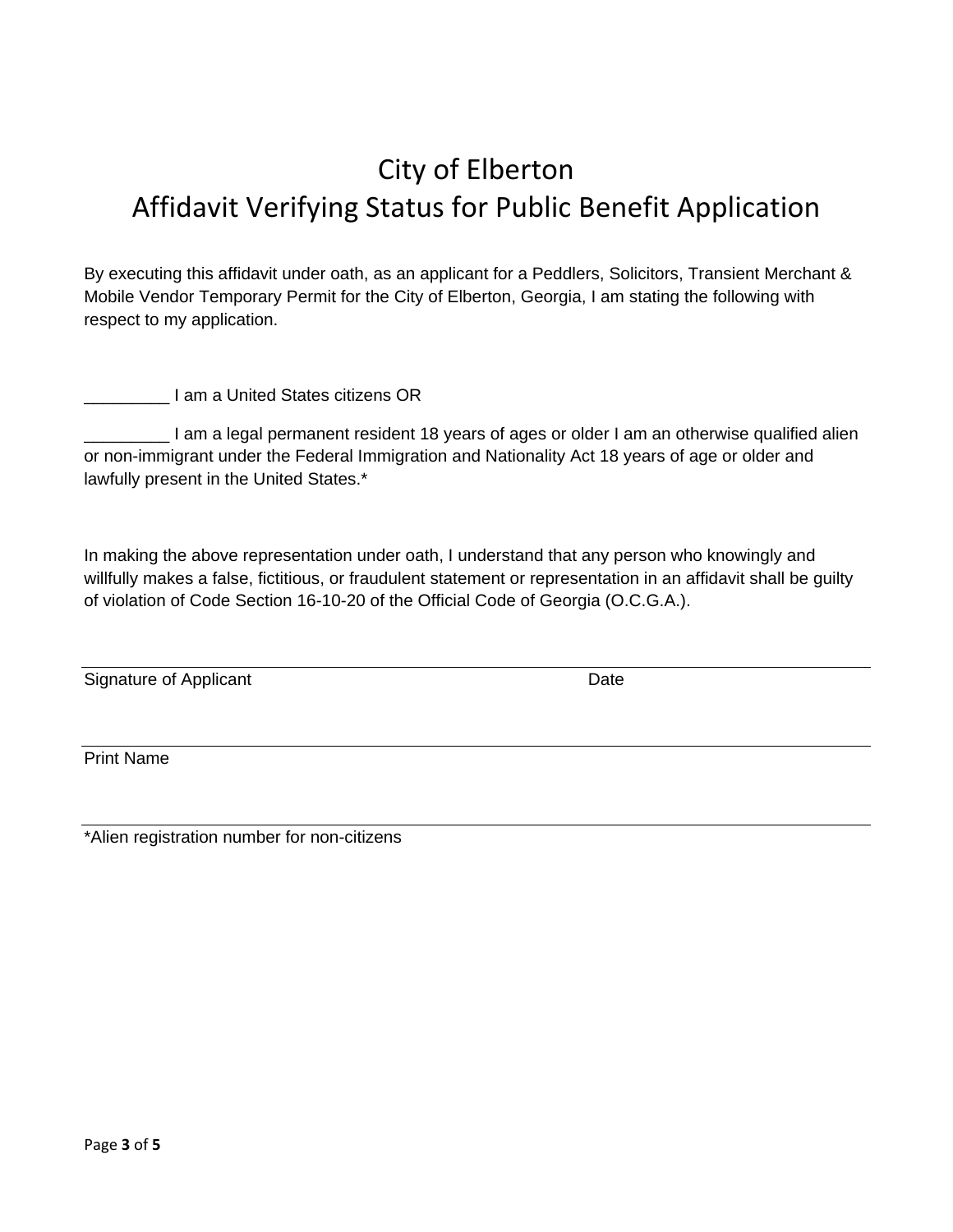## City of Elberton **Authorization to Release Information**

I have made application with the City of Elberton for a Temporary Permit. I authorize any persons or organizations to give you any and all information concerning my previous employment, education or any other information they might have, personal or otherwise, whether or not it is in their records, with regard to any of the subjects covered by this application, and I release all such parties from all liability for any damage whatsoever for issuing same.

I do hereby authorize a review of and full disclosure of all records concerning myself to any duly authorized agency of the City of Elberton, or to any authorized agent of a criminal justice agency or any private agency upon request of the City Clerk and/or City Marshal, whether the said records are of public, private or confidential nature. I direct release of such records regardless of any agreement I may have made previously to the contrary. The intent of this authorization is to give my consent for full and complete disclosure of the records of educational institutions, financial statements and records wherever filed; employment and pre-employment records, including background reports, efficiency ratings, complaints or grievances filed by or against me and the records and recollections of attorneys at law or of other counsel whether representing me or another person in my case, whether criminal or civil, in which I presently have or have had an interest.

I understand that any information obtained by personal history background investigation, which is developed directly or indirectly, in whole or in part, upon this release authorization, will be considered in determining my suitability for license by the City of Elberton. I also certify that any person (s) who may furnish such information concerning me shall not be held accountable for giving this information; and I do hereby release said person(s) from any and all liability for damages of whatever kind or nature which may at any time result to me on account of compliance on any attempts to comply with this authorization.

*A photocopy of this release form will be valid as an original thereof, even though the said photocopy does not contain an original writing of my signature.* 

Social Security Number **Date of Birth** 

Notary Public Signature **Expiration Date Expiration Date Date Signed** 

Applicant's Signature **Date Signature** Applicant's Signature **Date Signed**